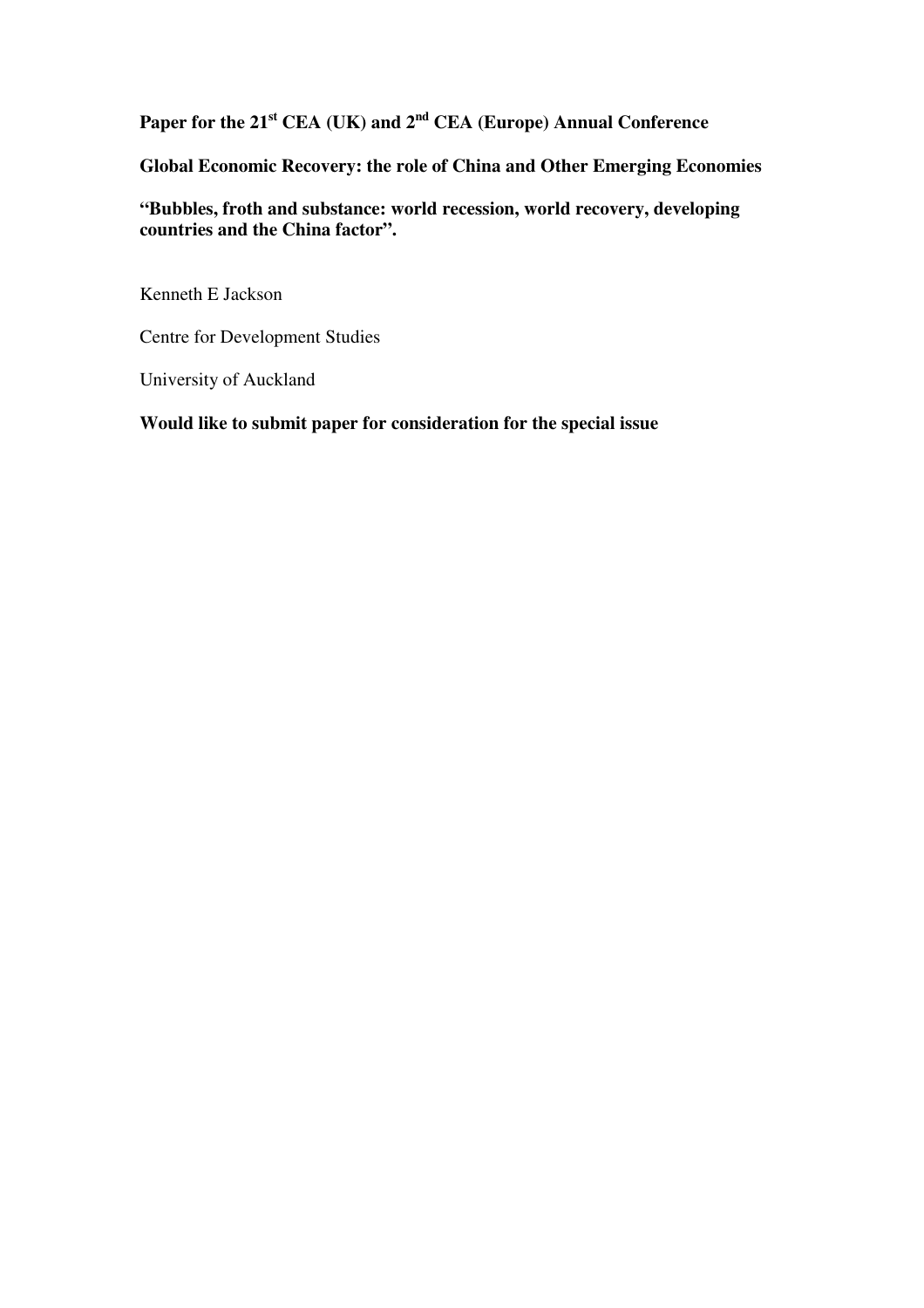# **Introduction:**

In late 2008 throughout 2009 and into 2010 there have been continuing tales of woe concerning the fate of the developing world, due to its integration with the developed world and the financial collapse of the financial instruments derived from the after the event appropriately named, sub-prime mortgages, saw continuing predictions of gloom and doom for all in the wake of an apparently dysfunctional or suspect global financial system. Some of the major economies of the world were seen as being in sufficient difficulty that potential imminent collapse of both the developed and developing world's economies was likely, with the most open or globalised economies seen as being particularly vulnerable.

Subsequent investigation of the actual numbers for Trade in goods and services, Investment flows and Migration and Remittances suggested this degree of pessimism, some verging on expectations of complete disaster might be unwarranted, certainly less than totally substantiated, unless slower growth rates were considered complete disaster. Trade was clearly and directly affected adversely through the mechanism of declining imports and exports, but other indicators were less negative in their outlook or reports. Despite this China was seen as one of those at risk with talk of 1930s style global depression for Asia in genral, overriding the passing thought that the Asian financial crisis of the late 1990s, bad though it was, had not witnessed inter-war levels of downturn, except in particular cases such as Indonesia. The fears of the Western financiers were being transferred across the globe rather than rational analysis.

More recently some of the same observers and commentators have taken a more positive tone, with China even seen as a potential source of recovery for the world economy. The Chinese stimulus package with its anticipated 4 trillion yuan or more, injection into subsidies and other transfers as well as direct public expenditure is no longer portrayed as a doomed to failure - Keynesian experiment, but rather in the words of a World Bank forecast statement of 2009: a ray of hope of stabilisation by mid 2009 and recovery in full in 2010, contributing to pulling the world economy out of recession. Should we believe the optimist version any more than the pessimists of yester-year? Is it all bubbles and froth or is there substance? Is the housing derivative bubble to be replaced by another – a development micro-finance derivative bubble perhaps? Is Chinese development and recovery necessarily indicative of better times for the world, or even just for the entire developing world? Is the Chinese stimulus package going to be more effective than the "bail out of the financial institutions" and if so, from whose perspective?

This paper reflects on some of these and some associated questions, investigating the available quantification of the "crisis" and reflecting on the hysteria of manias with some thoughts as to the merits of a good dose of scepticism as to the sayings of both the prophets of doom and those seeing the imminent return of a global cornucopia.

Part one reflects on the past international experience of financial booms and busts in the light of these recent experiences and poses the question as to the relative real versus financial impact of fluctuations, especially from the developing country perspective.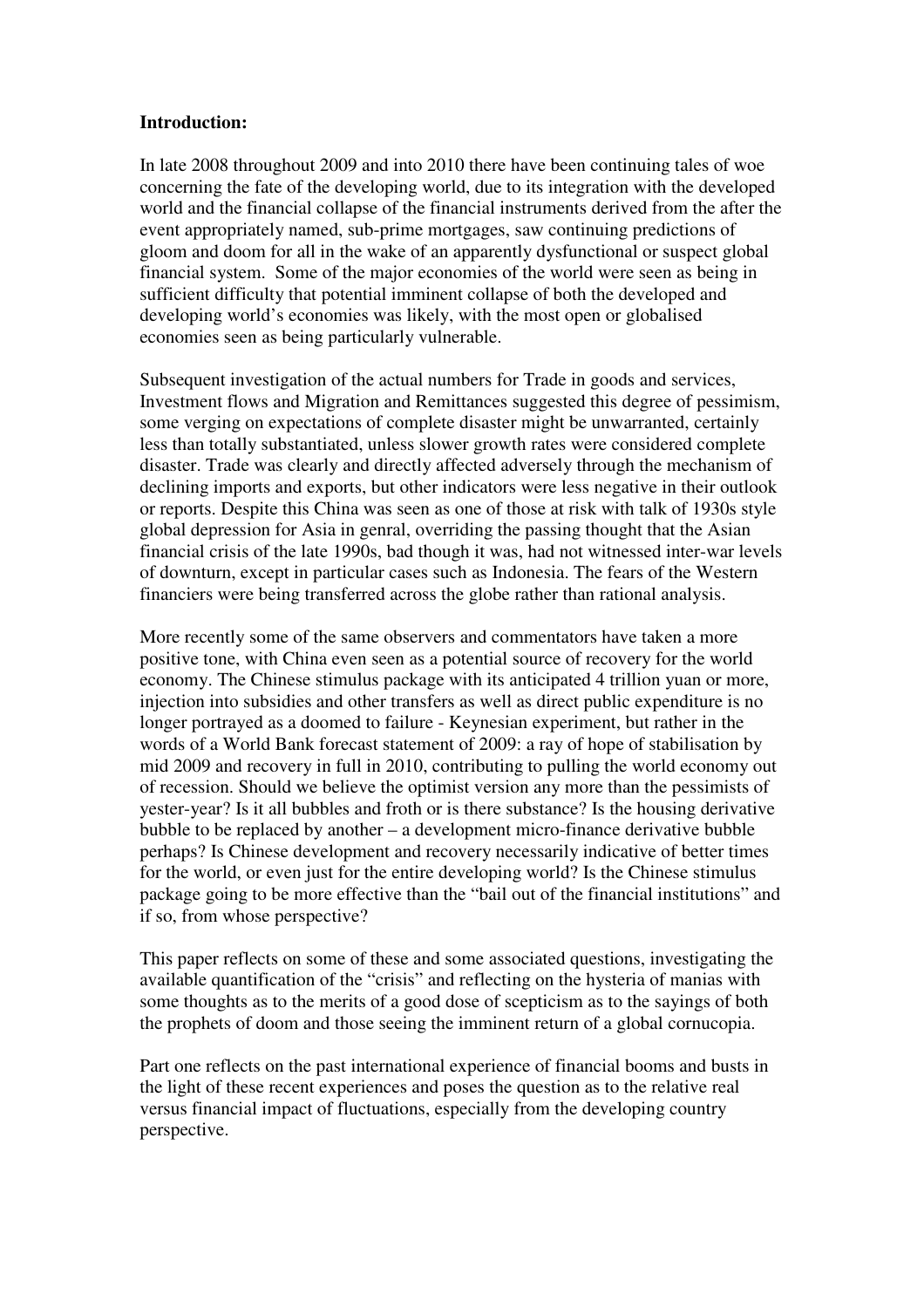Part two then considers the financial collapse and its undoubted significant impact on developing countries, but considers collapse as too strong a description, unless we consider particular parts of the economic system or the impact on particular sections of the society.

Part three looks at the recovery phase of the current experience and something of the the particular part played by China, with comments on the likelihood of realising expectations of China performing a role in driving the world economy forward.

Some conclusions are then drawn as to the vulnerability or otherwise of developing countries in an increasingly integrated global economy and reflects on the origins of the growth process in terms of external and internal drivers.

# **Part one: International Fluctuations in Historical Perspective.**

Financial bubbles and recessions are nothing new as a quick glance at Reinhart and Rogoff's study of the available material for the last eight hundred years superbly demonstrates and as the title of the first chapter of Mania Panics and Crashes also suggests, it being: Financial Crisis: A Hardy Perennial ( Kindleberger, 2000), That book also contains what seems now to be topical coverage of swindling, international contagion and lenders of last resort. Such factors and such crises do have some consistent features over time, not only in the nature of the economic and financial theory and policy analyses of their cause and the response to them, but also in respect of the psychology of business promoters and more importantly the rationality or otherwise of investors. The classic bubbles associated with banking or the promotion of mining shares or whatever else, have some consistent aspects. The suspect deal becomes the outrageous and eventually the illegal with apparent seamless consistency and ease. For a series of mining examples of bubble mania and such effects there are many references including a good recent one (Dumett, 2009).

Rothermund's (1996) study of the impact of the inter-war depression, at first sight appears to fill in some of the gaps in terms of the effects felt in Asia, adding to our knowledge of the period and to that of the usually chosen reference point, the 1930s, used to judge the impact of more recent downturns. The inter-war period, however, does not provide us with a large volume of material relating to the Asian or specifically Chinese experience. As Rothermond explains China was not that open to the world economy (p. 110) and he suggests the depression hit as late as 1933 (p. 133) Silver flows into and out of China were linked to American monetary practices and there was a significant role played by the Chinese diaspora in such flows. There are some strong similarities here to the nature of the players in the current drama, even if the details of what the flows were and how they occurred is different.

Rothermond also suggests there were certainly supposedly disastrous consequences for China by 1935, leading to a need for a currency reconstruction and the supposition that the depression was possibly harder hitting by this time in China compared to elsewhere (Rothermond, 1996, p.113). Wright's (1991 & 2000) descriptions of events is somewhat different to Rothermond's, however. Similarly other compilations of data relating to various economic assessments of Chinese performance at this time suggests a rather different story, having a 1931 downturn followed by continuing growth in outputs of manufacturing activity where these were measured (Myers, 1989,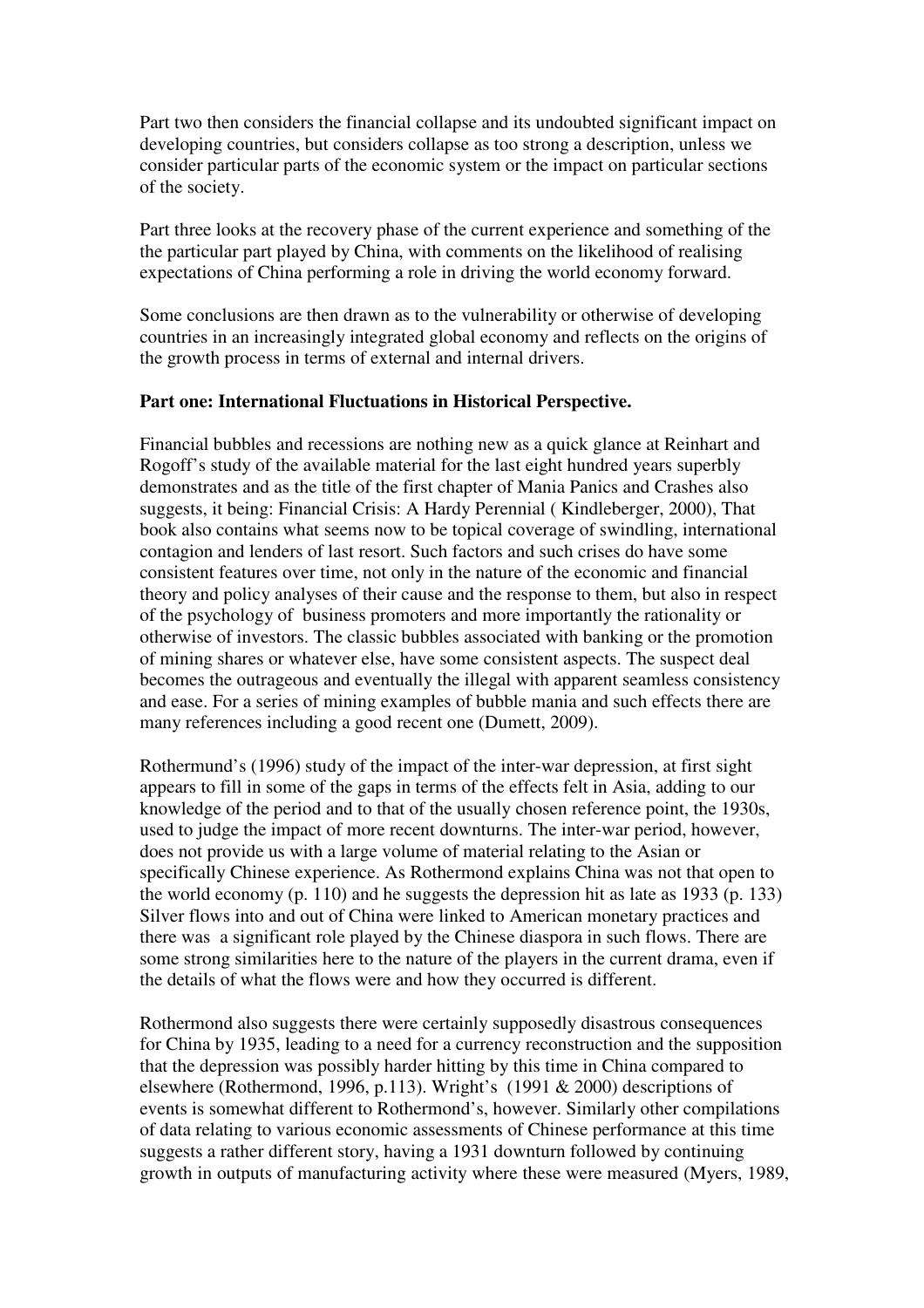pp. 256-258). Rothermond's main purpose was to look at the use of Keynesian policies and the workings of the gold standard, rather than to give a fully detailed account of the Asian depression experience and he does not use the statistical material available to go against his story. What he does do, however, is to give fuller attention to Asia than do most writers on the depression. How Asia was suffering in the 1930s was not of great concern to most contemporary western writers, nor to most subsequent western economic historians. The recent expressions of concern regarding the present crisis, would also appear to be focused on China in particular and only in so far as it affects the prospects for recovery in their own country.

Possibly the most useful thoughts to come from the inter-war period for present purposes are to look at the continuing debate as to whether the underlying causes were monetary or real in nature. Peter Temin's work was influential in this regard, but like most of the other contestants the result of his study eventually proved to be somewhat less than definitive. Did the stock market "bubble" that burst in 1929 bring about the great depression is a proposition that Temin rejects. Relative to corporate earnings he sees stocks as not being vastly over priced by the late 1920's, with the wealth effects of the subsequent price fall as not being a significant cause of the problems (Temin, 1976).

Temin's concern is concentrated on the American experience. The New York stock exchange experience was not that of all stock markets as the briefest of looks at chapter five of Kindleberger's 1973 work well demonstrates. The experience of Germany saw downturns in 1927, the United Kingdom in 1928 and France in the February of 1929, all well in advance of the late 1929 New York crash, others including Vienna were later and as seen already yet others, such as China were also delayed. Depression's impacts wer more felt by 1931 onwards. It should be noted that Kindleberger's account agrees with Temin in the sense of suggesting that stock prices were not out of line with their adjusted values in other eras, including at the time he was writing, taking the Dow Jones peaks for both 1968 and 1970 and comparing them to that for 1929 (Kindleberger, 1973, pp. 108-9).

If we move from the inter-war period to the late 1990s, Arndt and Hill's (1999) edited volume produced a comprehensive survey of the Asian crisis, the mechanism and details of which is important in this case too, since there were fears at the time of contagion spreading globally as well as regionally and that in reverse to the current direction of the spread of contagion, Asian integration with the global economy could have seen a crisis beginning there spreading out to set off a global recession affecting Europe and the U.S.. Hal Hill's overview of the late 1990s is reminiscent of comments made now regarding China and the initial impacts and declines in growth rates, when he said that from usually looking to explain why economies were growing for so long, so quickly before 1997, observers and analysts had to switch to why things had gone sour so fast (Hill, 1999, p.1). However, the extent of the impacts on Asia, and China particularly, are very different to the switch from the late 1990s from a net inflow of private capital to a net outflow for the whole region and the extreme problems suffered by Indonesia particularly, which definitely made the case for strong comparison with the inter war depression experience.

Suggestions that China was the source, if not the cause of the current financial crisis, have been forthcoming from many quarters. Exchange rate policy and controls on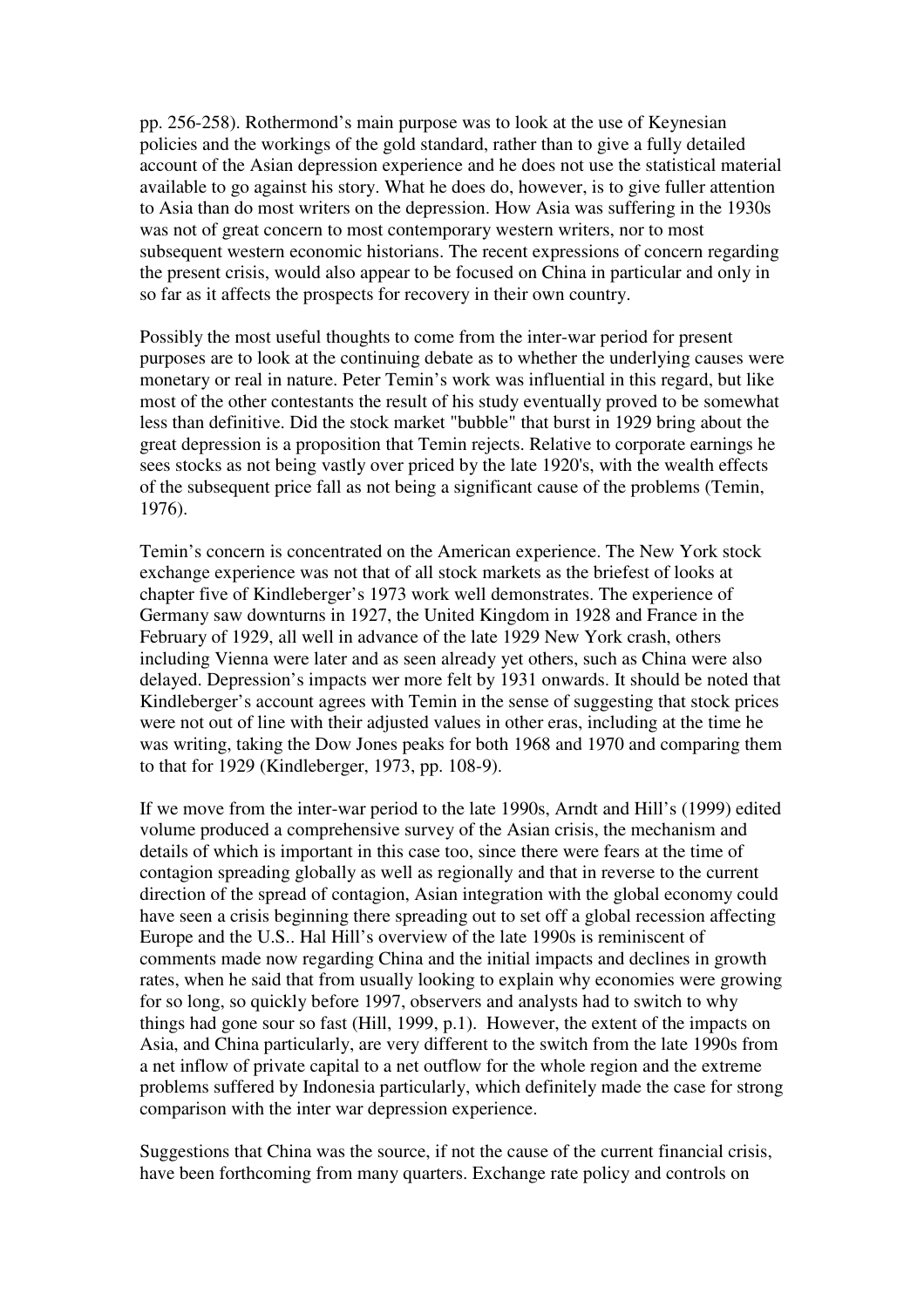investment flows have attracted criticism. Athukorala's passing comment on the late 1990s that China came through the crisis rather better than most, along with Taiwan and that both used controls on short term capital movements (1999, p. 37) is interesting, but the two situations are rather different.

The depiction of a causal process for the late 1990s, suggested that the preceding bubble contains the seeds of the following bursting of the bubble. To quote: "The financial crisis that hit Indonesia, Thailand, Malaysia, and Korea was a by-product of the large inflow of international capital since the mid – eighties and of the boom it inflated. The boom atmosphere in turn attracted yet more inflows of international capital which made for lax government policies…" (Sadli, 1999, p. 20). To set a scene of problems with a degree of similarity to today, it is worth noting that there was in the era before the late 1990s, deregulation of the banking sector in Indonesia and an explosion in the number of commercial banks formed and operating, all desperately seeking business and, it can be inferred, employing a number of relatively inexperienced staff who quickly adjusted to a situation of the expectation of growth and high profit as the normal state. It is also worth noting Myers also found that the Chinese banking system in the 1930s was essentially a free, or in his words a freewheeling one, with individual bank notes being issued only controlled by a partial linkage to the bank's holdings of silver. (Myers, 1989, p. 254). Financial laxity was more than possible in both cases.

The sources of international capital are not the principal players in any of these dramas and the similarity of the process with the events preceding 2008 and the subsequent unfolding of the financial derivatives downturn and contagion seem strong. Overshoot and collapse type of processes seem likely to have occurred in both the late 1990s and the late 2000s with psychology being as applicable in terms of seeking explanations, as economic theory. After the initial onset of the bursting of the big bubble there followed the bursting of the subsidiary bubbles in various economies connected to the process around the globe. If resort is made to the use of an analogy prompted by a reading of an investigation of the physics of bubbles published in the June 2010 issue of *Nature*, with its concerning reference to the inherently unstable nature of the material after the initial burst (Bird, de Ruiter, Corbin and Stone, 2010), the possibility of further instability or successively smaller bubbles continuing to burst, can be thought of as potentially disastrous, whosever bubble is thought of.

The role of China and more generally the other individual countries of the developing world in all of this may be viewed as being more important to their neighbours than to the world economy at large. Trade is largely regional within Asia and the larger powers such as India and China pose a threat and an opportunity to their smaller neighbours. Certainly the Asian crisis was most significant in its regional impact.

In addition if openness dictates influence through external effects on other's internal economies then the size and impact of the degree of openness matters in each case. China was relatively little exposed in terms of trade to income ratios in the 1930s but is far more integrated now.

# **Part Two: the Financial Collapse and Asia.**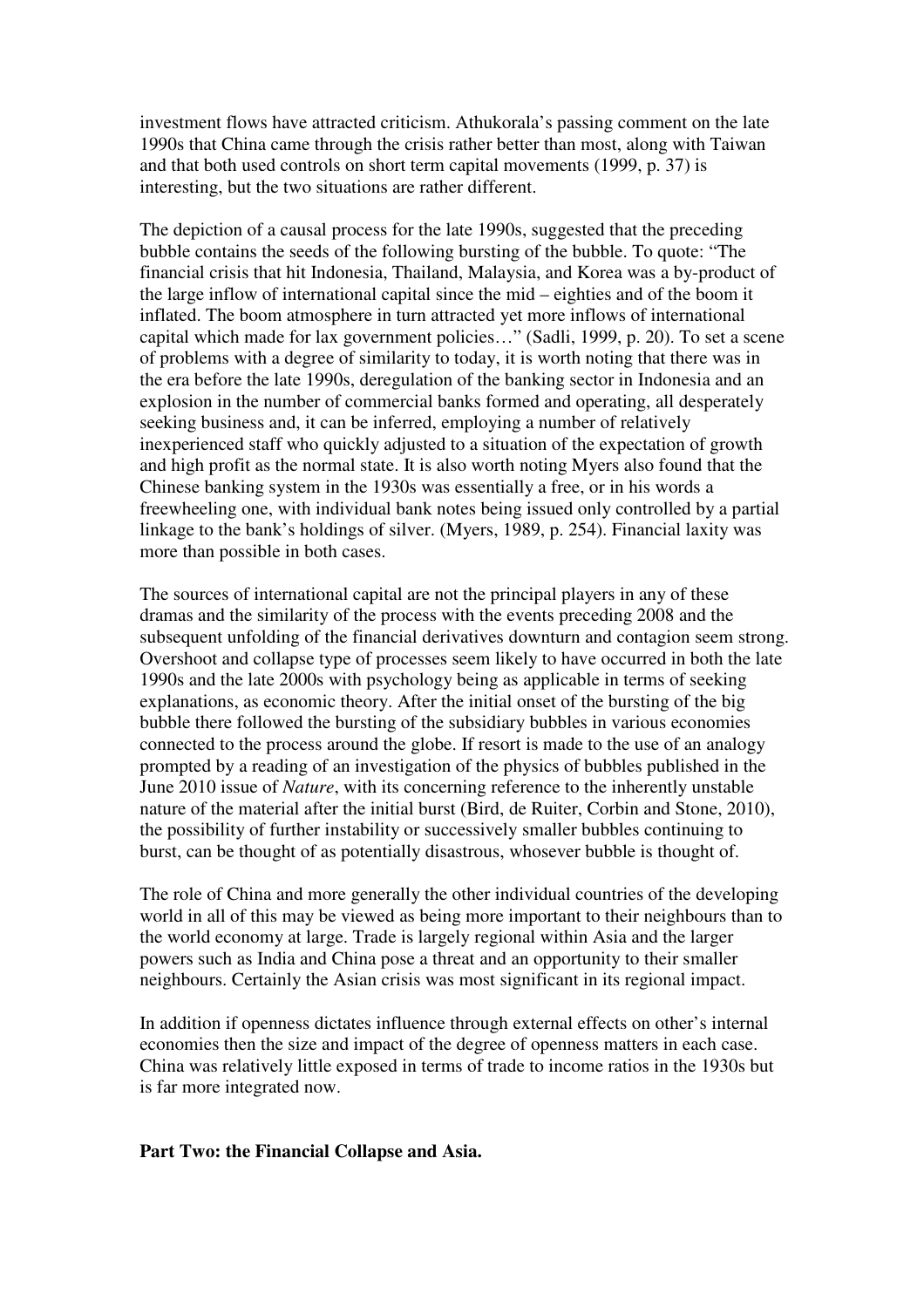Suggesting China's trade surplus as being the cause of the derivative bubble by supplying the necessary liquidity seems to be stretching the case, in depicting a possible facilitating role as a causal one. That does not seem to have stopped some from claiming it to be so.

In an interesting recent article by Wim Naudé (2010), the effects of the downturn are summarised quite neatly in terms of the impacts through to late 2009 and the relative lack of response and concern, by the developed world. Developing countries escaped better than the US and Europe, but were still affected with declines in stock market prices and export receipts falling. The consequences included falling activity, unemployment increases and falls in government revenues (Naude, 2010, pp. 216- 217). The overall expectations were for falling exports, reductions in investment and aid with falling growth predictions made by the World Bank (Naude, p. 221).

What else could such events produce? Reinhart and Rogoff's study of banking crises demonstrate a significant rise in public debt ratios, resulting largely from the continuing effects of recession and fiscal expansion rather than the initial stimuli given to the economies concerned and the banking system bailout in particular. They found that the consequences of financial slumps were severe, long lasting and affected not only the decline in share prices and the house price assets associated with the sub prime collapse, but with significant declines in real output (9 percent average over the cycle) and employment, with unemployment rising by an average of 7 percentage points during the downturn.

Reinhard and Rogoff estimated there to be a significant average increase in Government debt of some 86 percent on average in the three years following incidents of all banking crises occurring since 1945 (Reinhart and Rogoff, 2009, p xxxii), causing significant problems for public financing in the period after the onset of the crisis and continuing into the recovery period. They studied not only sovereign debt problems, but banking crises and significantly note the paucity of data for Asian and African countries as meaning they may appear to have a better record than they deserve.

As far as China specifically is concerned they mention that the pre-communist era saw a government default. (Reinhart and Rogoff, 2009, p. xxx). Holding down the exchange rate in the modern era, has not so far appeared to be viewed as having the equivalent size of impact to that of a default, although complaints as to its impact are frequent as well as persistent.

China was said by some to have a poor long-term look out because of its short run maximising. This could be seen as a possible strength in recession rather than a weakness, exposing the economy to less volatility. Whether the suggestion is valid is another matter and depends on the importance placed on other concepts than economic growth, including the issue of sustainability, particularly in an environmental sense. By contrast Oliver Blanchard from the IMF said in Press releases recently that there was no China bubble danger and that long term growth there would continue. China and India may of course be something of a special case.

What can be said is that Chinese remittance amounts grew strongly, by over 25 per cent between 2007 to 2008, and were only estimated to fall by some 3 per cent in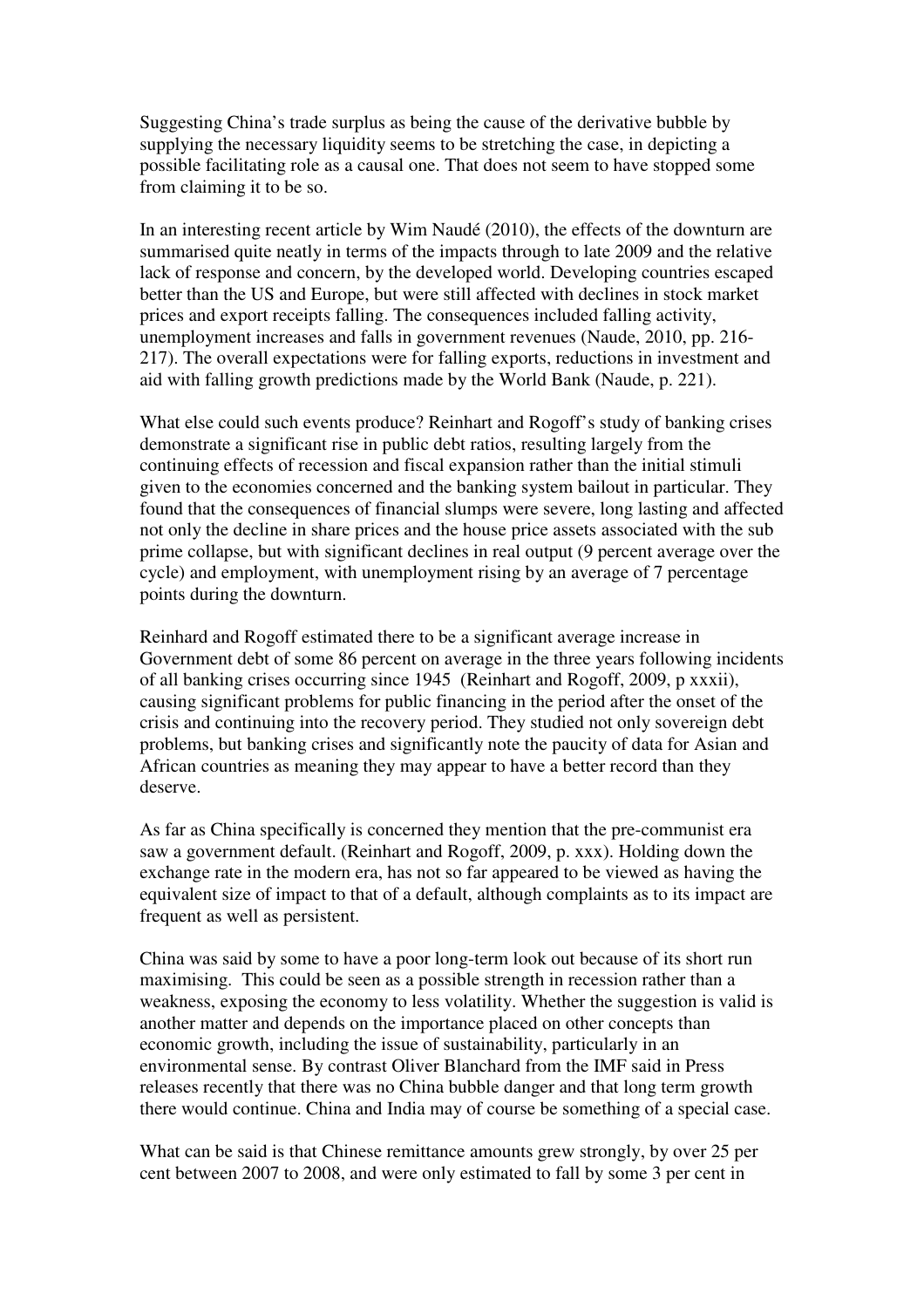2009 (World Bank, 2010). Since original estimates by the World Bank were for a far higher decline than this, it would appear that not only are the actual numbers not as expected, even the estimates are showing a far lesser expected impact than originally thought. India fares only a little worse in the estimates for 2009 (down approximately 6 per cent over 2008).

Trade reflected in both import payments and exports receipts had picked up by 2009 as can be seen from m the following graph which has been directly from the World Bank (2010) site. 2009 was bad, but full recovery appears to be imminent.

# Figure 6. China's overall exports have recovered impressively



# Source: CEIC, Centraal Plan Bureau, staff estimates.

FDI inflows have not declined by as much as was feared. In fact FDI sent into developing countries was performing strongly although substantially slanted towards China and India at the expense of their neighbours. Inward Chinese FDI is 44 per cent sourced through Hong Kong, (Liu, 2009, p. 3) although foreign owned corporations operating there or channelling investments through there may account for a significant part of this.

The World Bank quarterly report for March 2010 shows Chinese GDP reported to have grown by 8.7 per cent in 2009, down on the average for the decade 2000-2009, but strongly growing rather than significantly down as per earlier predictions and expectations. The 2010 expectation was put at 9.5 per cent.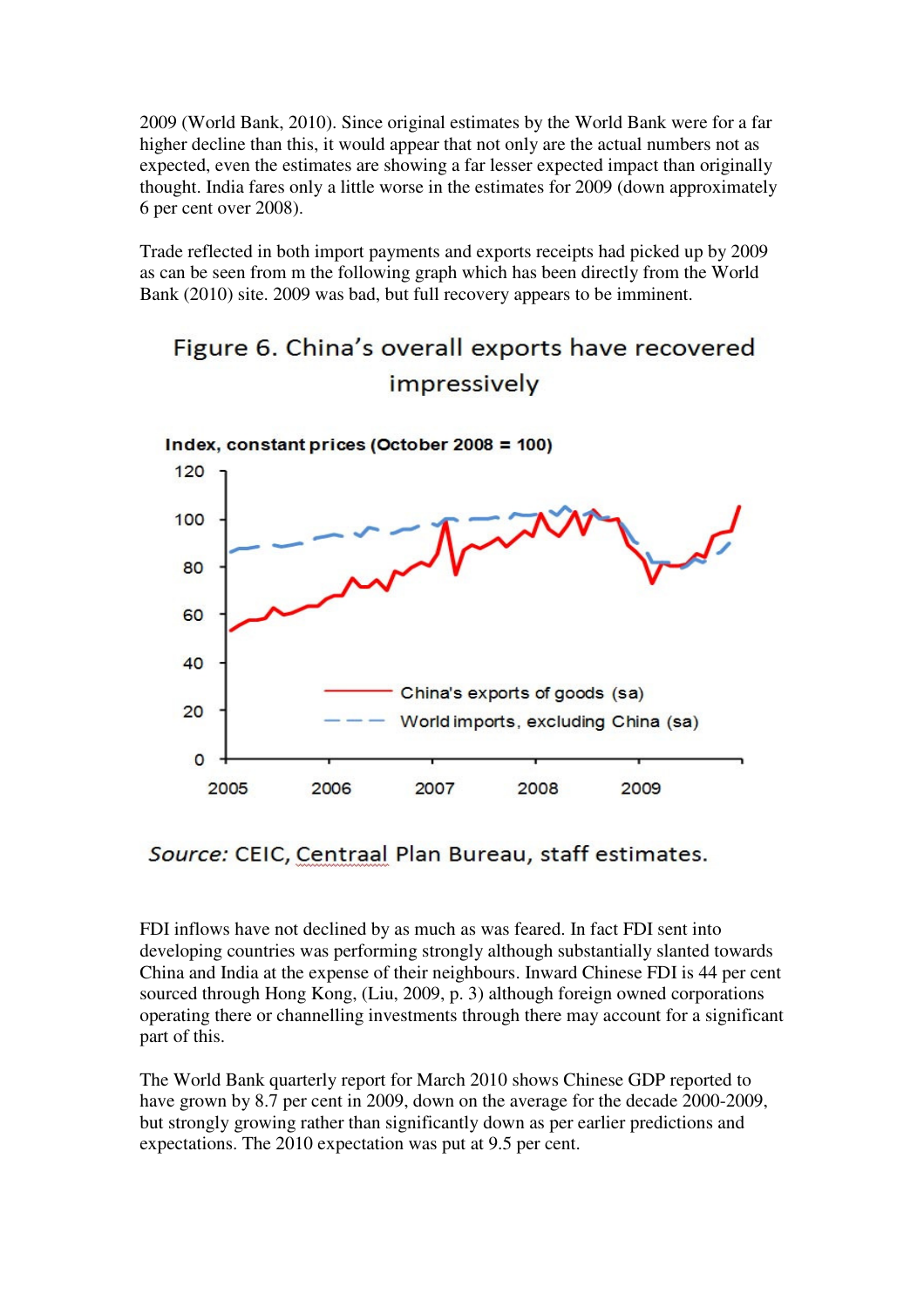# **Part Three: the "Recovery and China".**

Provisional GDP estimates made by Ligang Liu (2009) factor in the fiscal stimulus according it a positive range of between 2.5 to 5.3 percentage points (Liu, 2009, p. 16). Liu's table 11 (p. 21) gives a breakdown of his estimates of the stimulus with the biggest expenditures going into Medical reform over three years, rural infrastructure and affordable housing. 700 million people are estimated to benefit from the programme worth in excess of 1,800 billion RMB, according to this study (Liu, 2009, p. 21).

World Bank 2010 data and analysis suggested India and China have exhibited the largest absolute numbers in their global migrations, India has the largest remittances flow reported for the World and China dominates India in Foreign Direct Investment This is interesting in the light of India as the emerging Technology centre, whereas one would anticipate from the adverse comments made sometimes in the general literature, that remittances are spent on "unproductive", basic and consumptionrelated activity rather than in productive investment and high technology.

Most Chinese growth appears to be concentrated in basics steel, cement, and manufacturing. Investment in infrastructure including electricity generation is also up massively, with new coal fired plants appearing regularly.The fickle nature of short term foreign investment, even when sent through by those who recently left for overseas, can be problematic. Problems with hot money lent on short-term arrangements, is somewhat more difficult to deal with than FDI and other less liquid arrangements. Technological change has posed a challenge in this respect in the sense of making international transactions both easier and quicker. More openness and less regulation in such transactions can lead to even greater volatility in an economic sense.

Reinhard and Rogoff's study also suggests that there needs to be a degree of caution in anticipating that the pick up in China is a clear indicator that all is now well and will continue to be so in the foreseeable future, not only for China, its neighbours, but also for the world at large. Recovery resulting from Fiscal packages is not guaranteed to secure the future, the nature and effect of the stimulus can have different consequences, depending upon the speed and the way in which the recovery occurs. Infrastructure spending, commodity stockpiling and urban growth certainly appear to be significant in the Chinese case. If poorly working institutions were seen as part of the problems leading to the crisis then institutional improvement could be a further necessary part and parcel of the recovery.

Institutions are taken here in the sense best described by Jason Potts (2000, p. 44) as more than just the embodiment of the North, (1991) view of interactions between the agents involved, but rather concentrating upon the interactions themselves and by extension their economic outcomes. The extension permits analysis of the macroeconomic system from a multiple-agent perspective, with public and private agent's, or actor's, interactions seen as being determined by various factors including pathdependency. The typical sequence of events is not simply one of an originating shock to a system, the financial crisis in this case, followed by a return towards equilibrium, but an initial shock which is followed by recognition that change has occurred, thinking about consequences and new opportunities and possible ways of responding to the change, choosing and making a response, followed by evaluating the effects of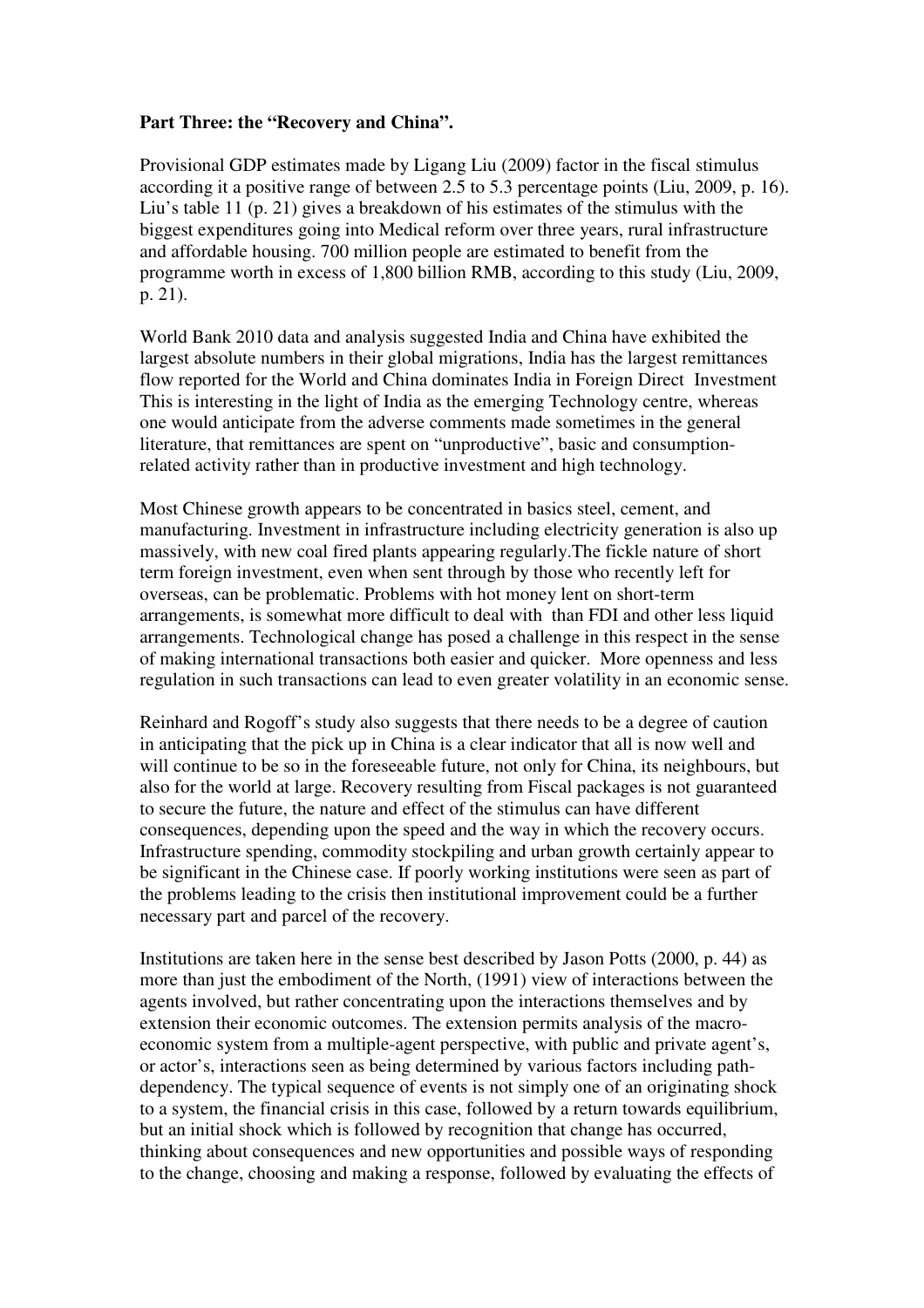the response (Potts, 2000, p. 188). Further refining will produce further changes and it is likely that feedback loops will come into play. The initial change may well set off the subsequent ones in a manner, which is in effect path-dependent and certainly is adaptive. It is also very much reflective of how Schumpeter's entrepreneur or Hughes' for that matter might operate. Facilitating the process could then be seen as a target for policy decision making. The recovery from the crisis could then become part of a partial redeeming of the crisis through seeing it as a spark to creative destruction, although this is pulling a very long bow. Such a mechanism could, however, prove useful in terms of characterizing responses to the initial and subsequent events emanating from the financial crisis and looking to benefit fully in a growth sense, from the changes produced by those responses.

Alternatively for an analytical structure there is the role of geography and distance as a proxy for integration. There have been long running discussions on the relative importance of geography (see for example, Sachs starting from 1999) and that of Institutions (see for example Rodrik, Subramanian, & Trebbi, 2004) with the authors disagreeing on much, including the role of geography and institutions, but perhaps agreeing that integration and openness is beneficial and that the effectiveness of the role of geography or institutions are often constrained by limits imposed on them by the absence of integration and openness. China is certainly more integrated in a trade to income ratio sense than it was in the 1930s.

Distance has been taken as a proxy for the geographical difficulties encountered in prompting or driving growth in boom or recovery mode. Distance in this case is usually measured as flight miles between international capitals. The issue here is that Chinese capacity to generate internal consumer demand and places its reliance on the international linkages to a lesser extent in recovery than for many, especially smaller economies. The typical geography determinants, such as those talked of by McCann (2009), for the New Zealand case for example, do not seem to apply in this case.

Chinese growth rates seem to have increased in line with greater openness, but to what extent this is truly significant relies on achieving a greater knowledge of the unknowable counterfactual analysis. The extent of the 2008-9 downturn in exports and the slow down in growth rates of GDP of that period, are in part at least the result of the more open path taken by China in the post-reform period preceding the downturn, by looking at the falloff after 2007 it is the actual path rather than the counterfactual that we are comparing recent performances with.

Problematically the question remains, even if there is a high level of integration or openness, is this really the driver of growth or is it the consequence of growth. Does growth pre-dominantly come from outside or from within? We can return to trying to open the black box of Nathan Rosenberg (1994) and have already in this paper revisited Joseph Schumpeter's (1975) thinking on creative destruction, which originally appeared in 1942. Was the financial crisis creative destruction? It seems unlikely – the crisis can be seen as more monetary than real in cause perhaps, albeit with significant real consequences. Many such issues and thinking form part of the consideration and reflection contained within the following, concluding section.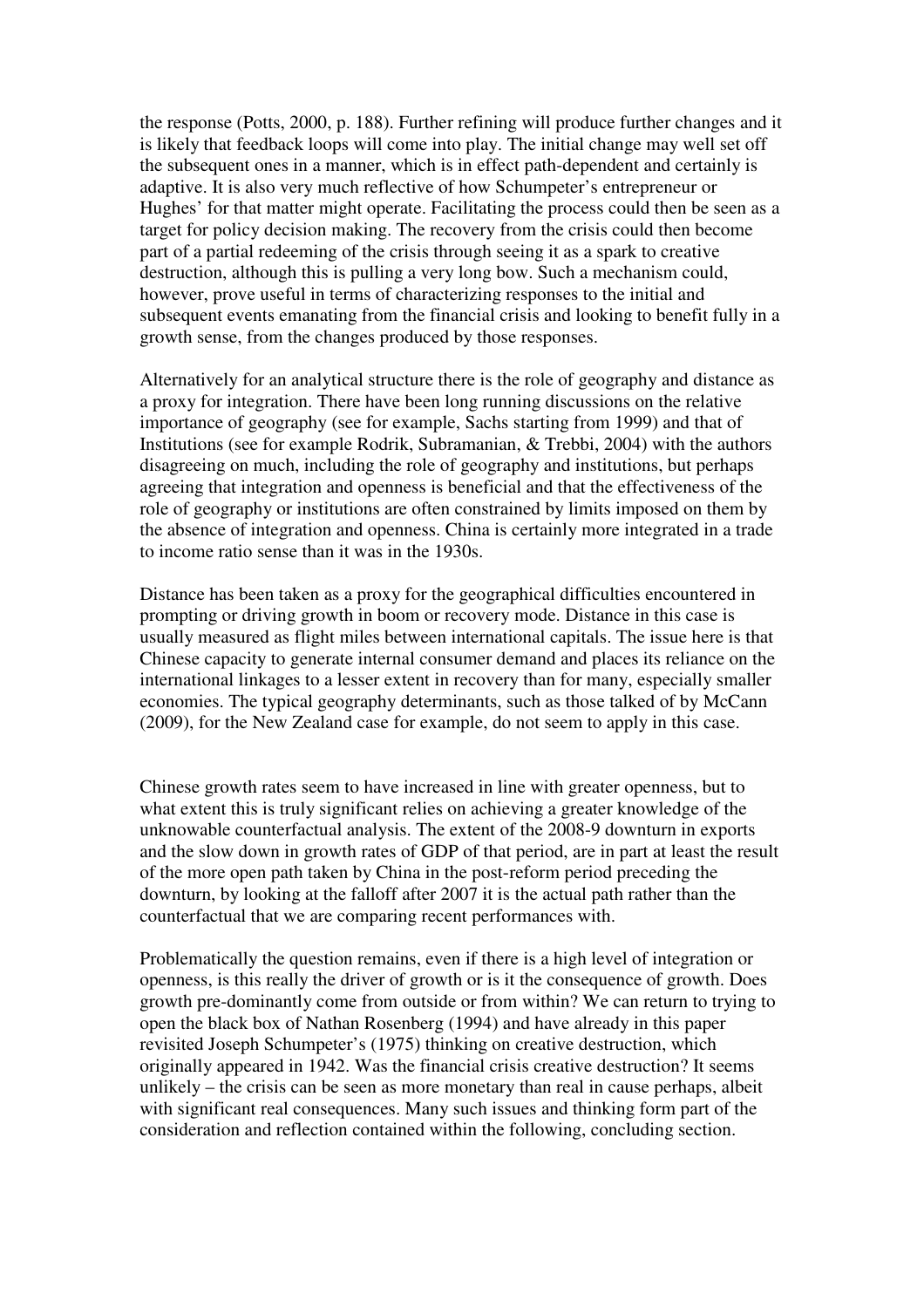# **Conclusions:**

The financial crisis has generated much more heat than light in the resulting commentary and observations. Some observers seemed keen to look for any suggestion that the Chinese growth rate was going to collapse and to form a very pessimistic stance on the prospects for China in the downturn and then they in turn were followed by others who saw Chinese recovery as the key saviour of the world economy. Both were extreme forms of the analytical stance which themselves quickly followed an overshoot approach, even when based on elements of analysed outcomes and prediction.

The connection with financial issues and financial markets provides a possible explanation as to why excessive pessimism or optimism is to be seen. With derivatives the investor can quickly become divorced from the reality of the economic scene. Additionally, whilst the degree of interaction and interconnectedness is becoming stronger over time much of the fundamental sources of growth are likely to be found internally as well as externally. It would not seem that the financial bubble was in fact an example of creative destruction, even the financial sector appears not to have significantly changed its products, but rather is trying to seek new markets for an amended version of the old products. Schumpeter gives us a small clue to seeking out the cause of upswings and downswings, however, through his use of the character of the entrepreneur, social effects and psychology embodied in this one character appear to play a part in the onset of the recession and perhaps to maximising the growth benefits to be had from the chosen means of recovery.

The historical experience of periods such as the inter-war depression suggests that western writers neglected the Asian experience and made assumptions that it must have followed the western one at least to the extent that the important (in their eyes) measures were those related to the international scene. Ignorance of the actual experience or lack of written record in western languages led to some major and often erroneous assumptions. What statistics there were related to the international situation and seemed to confirm that the Asian countries followed the western pattern. When a more careful look was taken, however, it was found that the experience was apparently different. Rothermond may have challenged the timing of depression in the 1930s, but not the depth and response in any great detail. Subsequent work, summarised by Myers, Wright and others, has gone into greater and more statistical detail and found that the conventional wisdom is at least contestable if not demonstrably incorrect. Add the most recent studies of the banking situation as revealed in Reinhart and Rogoff and a different picture emerges. As more definitive quantitative evidence is produced for the inter–war period, so the timing, the depth and the relatively small determining impact of the external situation is revealed.

Similarly if the current scene is examined much of the fears of the financial downturn can at least be contested. Actual hard evidence of a continuing severe cutback in trade or any other financial flows from outside appear not be present for China, Naude's fears remain those of conjecture rather than hard evidence. Investment inflows to China have not declined, the strength of the internal market has held up and the character of the Chinese manufacturing and service sectors are not apparently threatened as much as might have been feared. So the downturn was not the extreme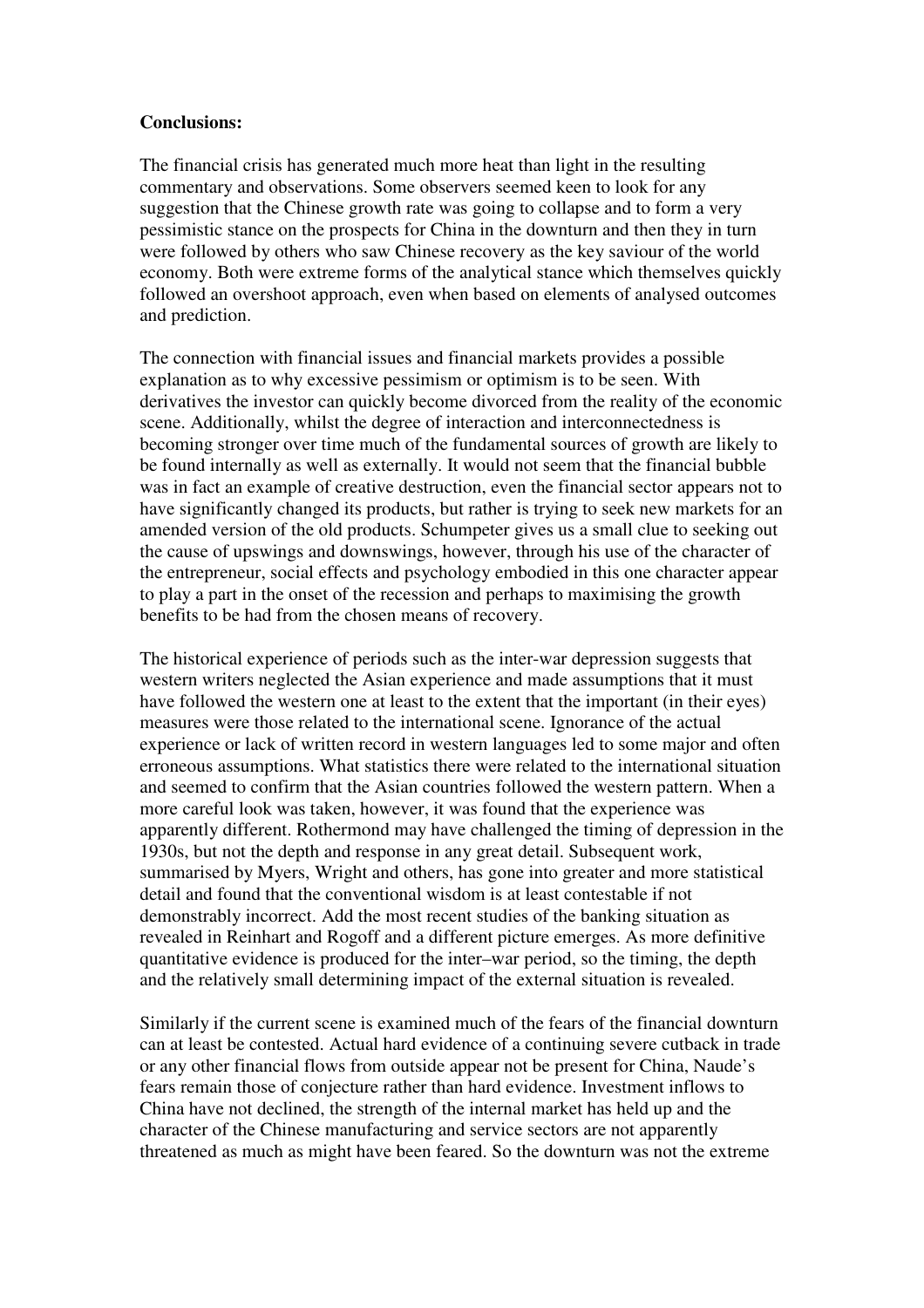disastrous threat to a flawed system that some would have had us believe. Nor is the Chinese recovery to double digit growth levels, necessarily:

- 1. Fragile and in danger of collapse, but it is also
- 2. Not automatically going to bring the rest of the world back to pre 2008 levels.

The analysis of the recovery suggests Europe and certain economies in particular continue to have a problematic outlook and if there is a danger to the world economy it is one based on the chance that a daughter bubble is nurtured into a new derivativebased financial explosion, divorced from underlying values. What might be the base for that, it is possible to suggest the commercial bundling of micro–finance loans, currently taking place around the world is one possibility, although over-hyping fears of another financial collapse was the opposite purpose to the one this paper started with.

# **Bibilography of References:**

Athukorala, Prem-chandra, (1999), "Swimming Against the Tide: Crisis Management in Malaysia", in Arndt, H.W. and Hal Hill (eds.). *Southeast Asia's Economic Crisis: Origins, Lessons and the Way Forward,* New York: St. Martin's Press, pp. 28-40.

Bird, J., de Ruiter, R., Courbin, L. & H. A. Stone, (2010), "Daughter bubble cascades produced by folding of ruptured thin films", *Nature,* 465, pp. 759-762.

Dumett, Raymond, E. (2009), *Mining Tycoons in the Age of Empire, 1870-1945: Entrepreneurship, High Finance, Politics and Territorial Expansion,* Ashgate, Farnham, UK.

Gallup, John Luke, Jeffrey D. Sachs, & John Luke Messenger, (1999), "Geography and Economic Development", *International Regional Science Review*, Vol. 22, No. 2, pp. 179-232.

Hill, Hal, (1999), "An Overview of the Issues", in Arndt, H.W. and Hal Hill (eds.). *Southeast Asia's Economic Crisis: Origins, Lessons and the Way Forward,* New York: St. Martin's Press, pp. 1-15.

Hughes, Thomas P. (1983), *Networks of Power: Electrification in Western Society, 1880-1930* Baltimore, Johns Hopkins U.P.

Kindleberger, Charles, P. (2000), Manias, Panics, and Crashes: A History of Financial Crises  $4<sup>th</sup>$  edition (Wiley Investment Classics).

Kindleberger, Charles, P. (1973) *The World in Depression 1929-1939,* London, Allen Lane.

Liu, Ligang, (2009), "Impact of the Global Financial crisis on China", *China and World Economy,* Vol 17 No. 6 pp. 1-23.

McCann, Philip, (2009), "Economic geography, globalisation and New Zealand's productivity paradox", New Zealand Economic Papers, Vol. 43(3), pp. 279 - 314.